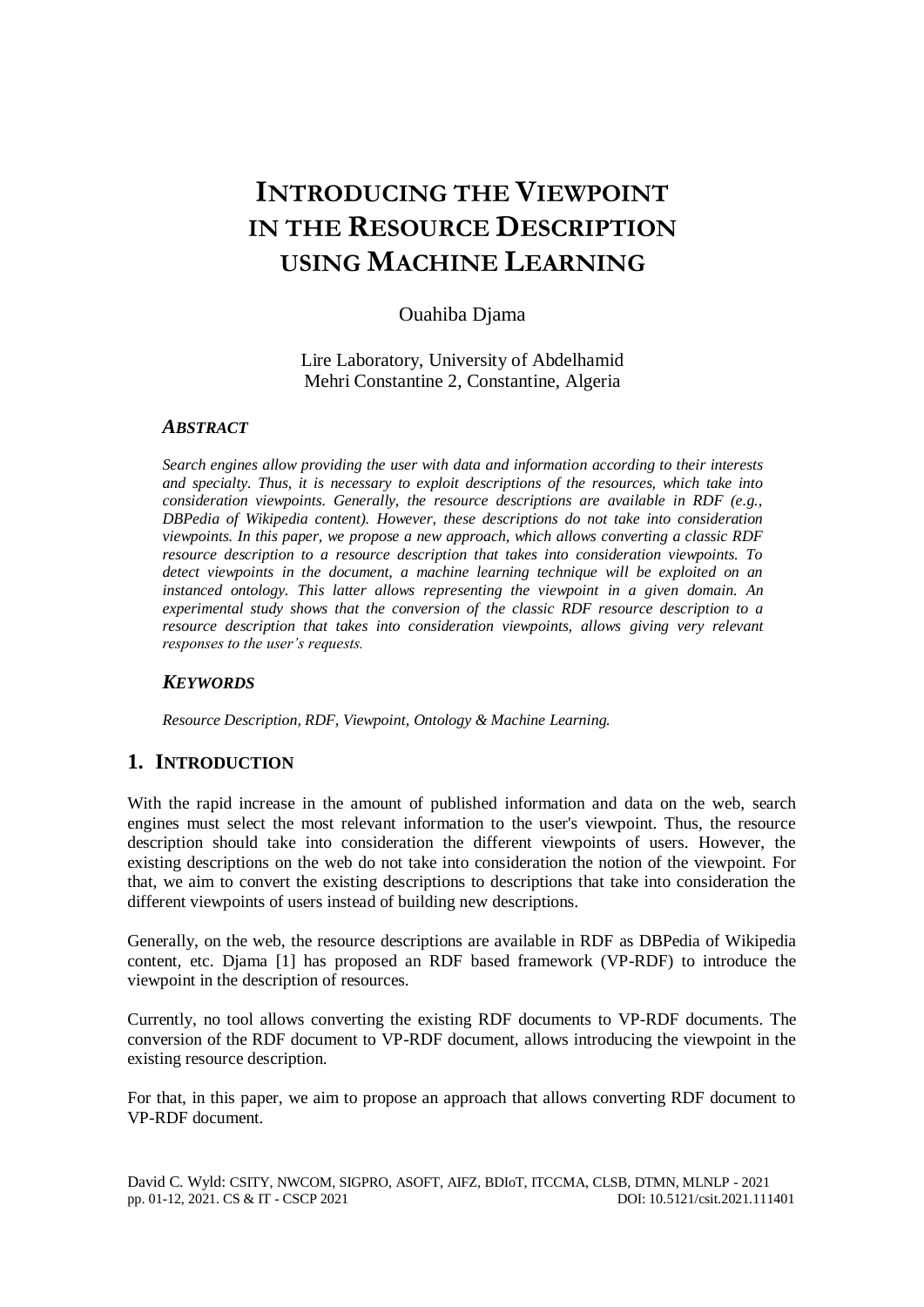The RDF document belongs to a given domain. Thus, we will apply the machine learning technique on the instantiated multi-viewpoints ontology [2] of this domain to detect the relations between concepts / instances and viewpoints.

In the following section, we present a state of art. Then, in Section 3, we explain the proposed approach. After that, in Section 4 we apply the proposed approach to some use cases. Section 5 provides some results of the research. Finally, we present some areas for future work.

# **2. STATE OF THE ART**

In this section, we present the definition of the viewpoint, some related work on the viewpoint and the machine learning with the ontology, VP-RDF language and the instantiated multiviewpoints ontology.

### **2.1. Viewpoint Definitions**

The authors have proposed different definitions of the notion of the viewpoint. In some works, the viewpoint corresponds to the perception of an object according to the observer's position [3]. For example, according to the observer's positions about the symbol '9', there are two viewpoints: number 6 and number 9 [2].

In some other work, (e.g., [1], [2], [4], [5] and [6]), the viewpoint is defined as a partial definition of an object basing on only some set of properties of this object. For example, in [2], the object apartment is defined by the size properties as area, room number, height, etc. and the finance properties as rent, price, etc. Therefore, we can give two different descriptions of the same apartment:

- 1) Viewpoint 1: large apartment, according to viewpoint 'size'.
- 2) Viewpoint 2: expensive apartment, according to viewpoint 'finance'.

Remark: Someone describes an apartment as cheap apartment and another one describes it as expensive apartment. This case is related to the fuzzy notion and not the viewpoint.

For example, the user's request aim to find all the existing properties of an apartment that describe its size [1]. With the exploitation of the classic descriptions, the search engine gives all the properties of this apartment [1] because it cannot detect that such properties are linked to the viewpoint size. This latter is because; the existing resource descriptions do not show the relations between the properties and the viewpoint [1].

The resource description that takes into consideration the viewpoint, allows linking each resource (property or entity) to a viewpoint [1].

# **2.2. Related Work**

Several work are interested in the notion of the viewpoint. The authors in [5], [7], [8], [9], [10] and [11] have integrated the viewpoint in the development of the ontology. This ontology called 'multi-viewpoints ontology'.

Djezzar and Boufaida [12] have proposed an approach of the classification of an individual in the multi-viewpoints ontology. Djakhdjakha et al. [13] are interested in the alignment of the multi-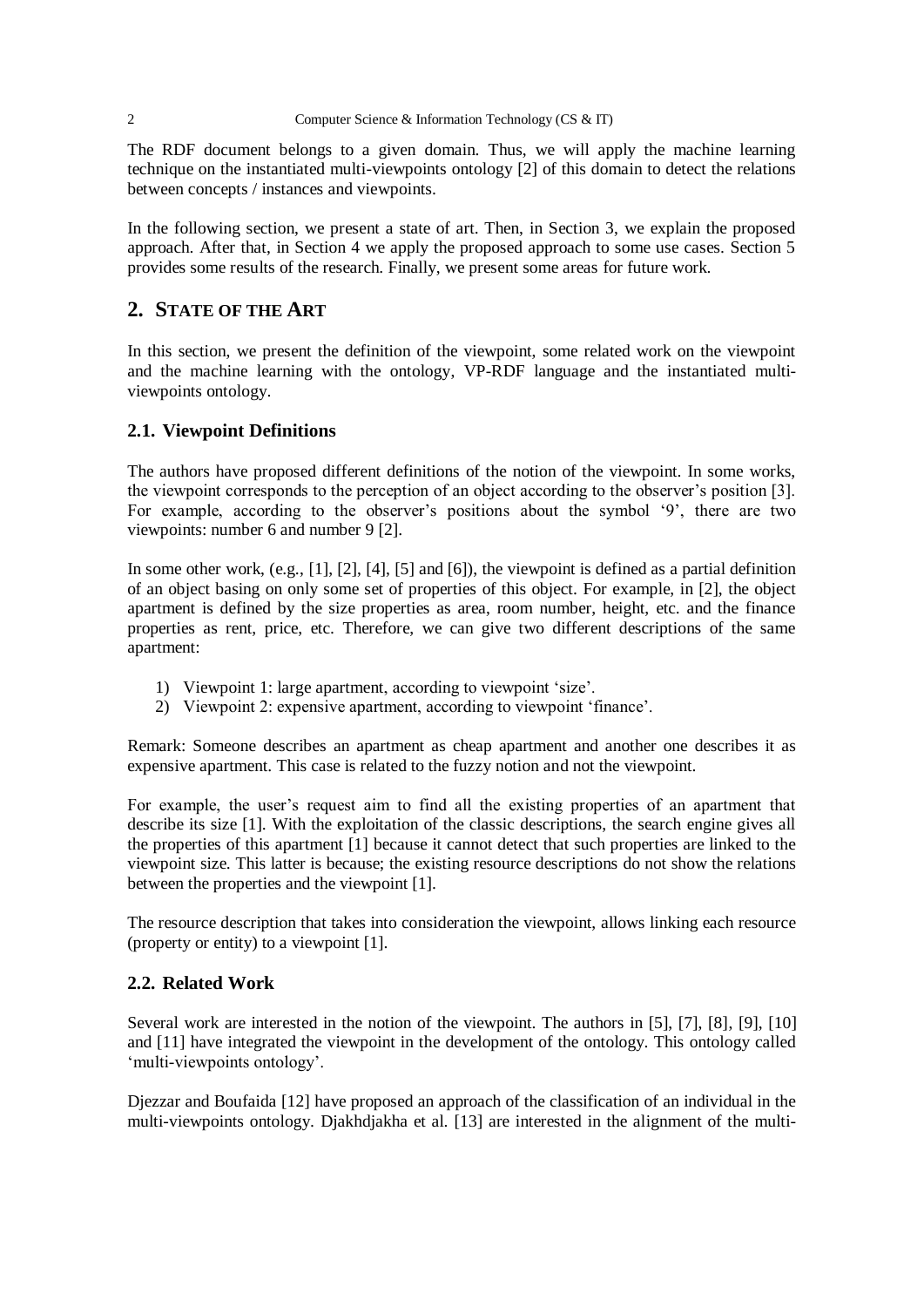viewpoints ontologies. Djama and Boufaida [2] have developed an approach that allows instancing the multi-viewpoints ontology.

These works are interested in the treatment of the ontology with viewpoints and not the treatment of the resources and documents with viewpoints.

Djama and Boufaida have also proposed an approach, in [14] and [15], which allows using multiviewpoints ontology to annotate resources. This annotation allows describing the resource elements using the ontology elements. Then, the obtained annotation can be represented in RDF. Djama [1] has proposed the VP-RDF as an extension of the RDF to introduce the viewpoint in the description of resources.

Therefore, the works [1], [2], [14] and [15] allows constructing an RDF document from informal document as text document, XML document, etc. However, we aim to introduce the viewpoint in the existing RDF document. We will not construct an RDF document, but we will convert an existing RDF document to VP-RDF document.

Martin *et al.* [16] have exploited the viewpoints for reasoning on the classical ontology using case-based approach. In this work, the authors have not integrated the viewpoint in the ontology. Thus, the different viewpoints do not belong to a given domain. However, in our approach, the different viewpoints should appear in a given domain.

Gorshkov *et al.* [17] have exploited a multi-viewpoints ontology as a decision-making support. In this work, the authors have exploited the viewpoints that are represented in the ontology to make a decision. However, in our work, we aim to exploit the viewpoints that are represented in the instantiated multi-viewpoints ontology to recognize the set of the viewpoints in a given domain. These viewpoints will be introduced in the existing RDF documents. Thus, the resource description will be enriched.

Trichet *et al.* [18] have introduced the viewpoints in the semantic annotation of images. The authors have developed a platform that allows a user to use a set of ontologies to create a semantic annotation according to his/her viewpoint. The semantic annotation will be represented in RDF. However, the notion of the viewpoint cannot appear clearly in the RDF representation [1]. In the VP-RDF [1], the viewpoint appears clearly. Therefore, in our work, we aim to propose an approach that allows converting RDF document to VP-RDF document.

Several works allow introducing the context in RDF, as in [19], [20], [21] and [23]. These works allow representing that an assertion is true under a given context. For example [1], parallel lines can intersect in the context of solid geometry (3D geometry). However, in our work, we aim to represent the relation between a description of a resource and a viewpoint. For example, this is a large apartment; according to viewpoint 'size' and it is an expensive apartment, according to viewpoint 'finance'.

According to Djama [1], the context and the viewpoint are two different notions. The context is a judgment based on rational arguments that represent a set of conditions [1] (Euclidean geometry or solid geometry). However, the viewpoint is a partial definition of an object [1].

Doan *et al.* [24] have developed a machine learning approach to establish semantic mappings among multiple ontologies. This approach is based on well-founded notions of semantic similarity, expressed in terms of the joint probability distribution of the concepts involved. The authors described the use of multi-strategy learning for computing concept similarities.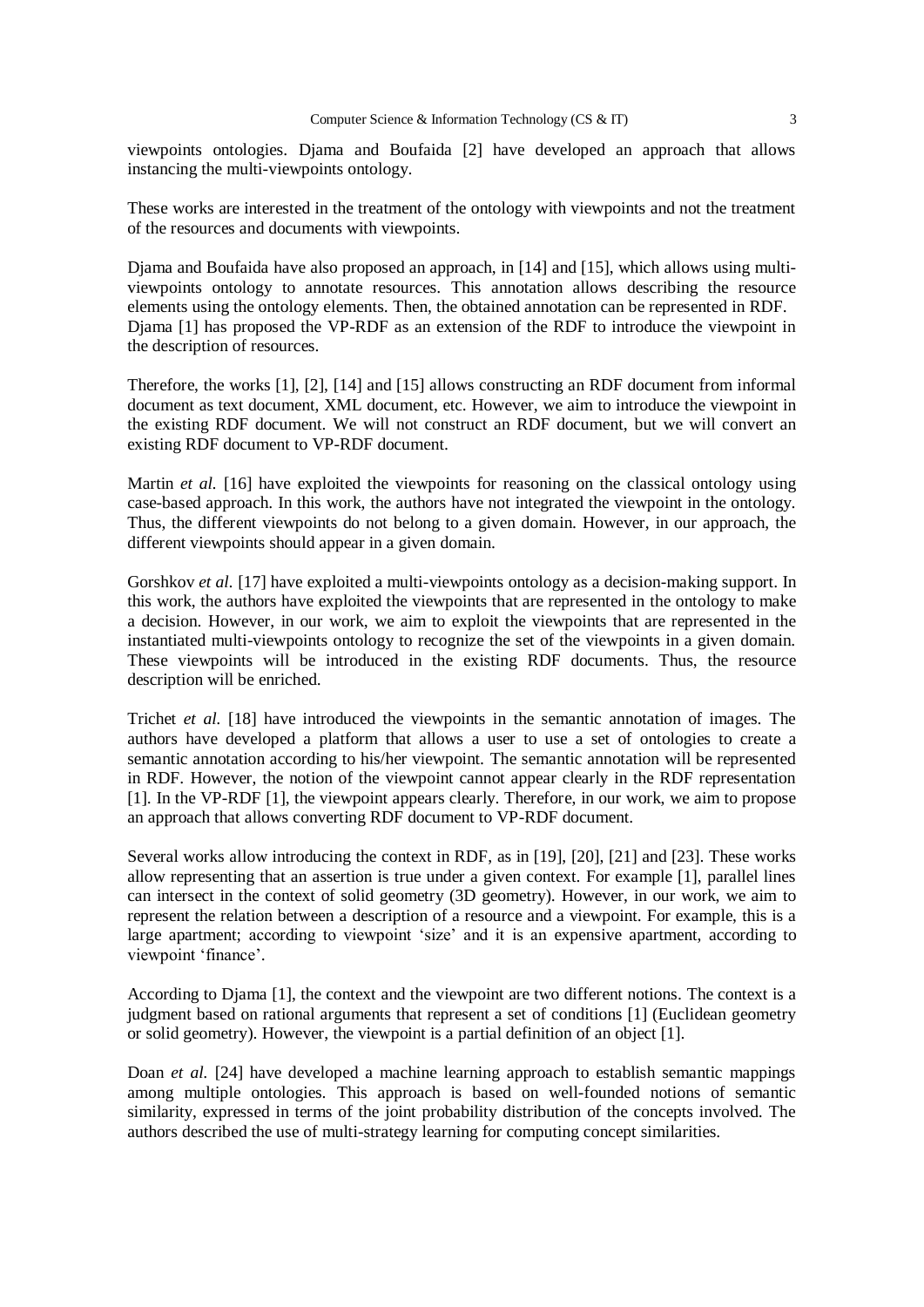#### 4 Computer Science & Information Technology (CS & IT)

Kulmanov *et al.* [25] provided an overview over the methods that use ontologies to compute similarity and incorporate them in machine learning methods. The authors outline how semantic similarity measures and ontology embeddings can exploit the background knowledge in ontologies and how ontologies can provide constraints that improve machine-learning models.

The works [24] and [25] allow using machine-learning techniques to compute similarity between ontology concepts. However, we aim to make predictions of the relations between concepts/instances with the viewpoints.

# **2.3. VP-RDF**

According to Djama [1], VP-RDF is an extension of the RDF by adding a new type of statement. The latter is composed of (Subject, Predicate\_with\_Viewpoint, Viewpoint) [1]. This statement allows linking a resource (Subject) to a viewpoint via the predicate Predicate with Viewpoint. To create this statement, Djama [1] proposed new elements that are shown in the table 1 and the table 2.

| <b>Class</b>                   | <b>Definition by the RDF vocabulary</b> |
|--------------------------------|-----------------------------------------|
| VPrdf: Viewpoint               | Subclass of "rdfs:Resource"             |
| VPrdf:Predicate_with_Viewpoint | Subclass of "rdf:Property"              |
| VPrdf:Statement                | Subclass of "rdf:Statement"             |

|  | Table 1. VP-RDF Classes |  |
|--|-------------------------|--|
|--|-------------------------|--|

| <b>Property</b>           | Domain          | Range                          |
|---------------------------|-----------------|--------------------------------|
| VPrdf:Subject_Statement   | VPrdf:Statement | rdfs:Resources                 |
| VPrdf:Predicate Statement | VPrdf:Statement | VPrdf:Predicate with Viewpoint |
| VPrdf:Object_Statement    | VPrdf:Statement | VPrdf:Viewpoint                |

#### Table 2. VP-RDF Properties

#### **2.4. Instantiated Multi-Viewpoints Ontology**

The multi-viewpoints ontology [8] allows representing domain knowledge in two levels: Consensual and Heterogeneous level.

The consensual level allows representing the consensual concepts that are defined in all the viewpoints in the domain [2]. So, the consensual concepts can be considered not linked to particular viewpoints. These concepts are called global concept. Each of them is defined by a set of global properties (attributes) and a set of local properties [2]. A global property is defined in all the viewpoints [2]. So, a global property is consensual and can be considered not linked to particular viewpoints. Each local property is defined according to some viewpoints [2]. So, this property is linked to these viewpoints. The global concepts are organized in a global hierarchy [2].

For example [2], in the real estate domain, the global concept *Apartment* is defined by the properties: *surface, number of rooms, height*, etc. according to the viewpoint *Size*. The global concept *Apartment* is defined also by the properties: *price, taxes, rent price*, etc. according to the viewpoint *Finance*.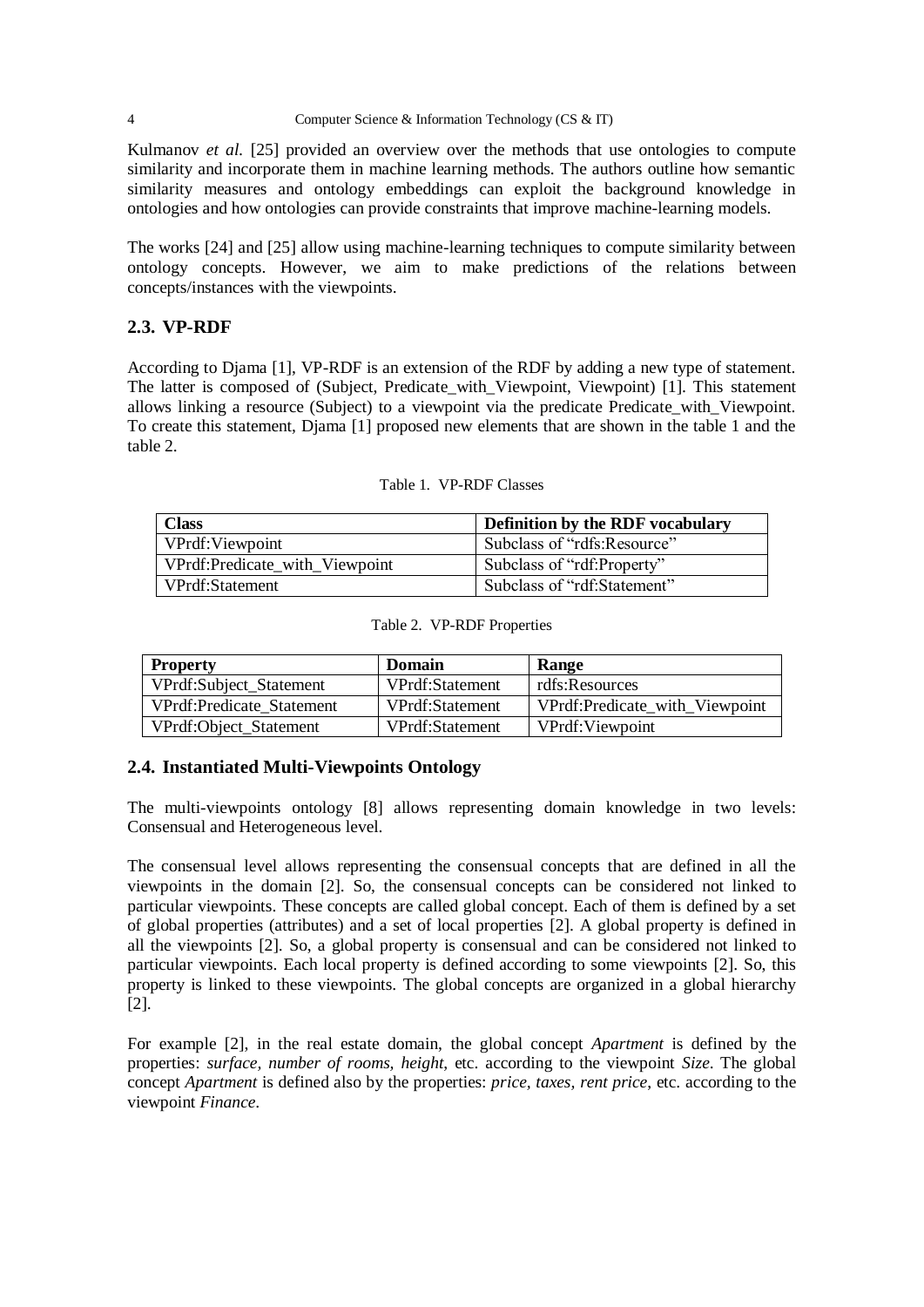The value of a local property of a global concept allows generating a local concept according to the same viewpoint where this property is defined [2]. So, this concept is linked to this viewpoint. On the other hand, the global concept subsumes the local concept [2]. From this local concept, a hierarchy of local concepts will be built in the same viewpoint where this local concept is defined [2]. This local hierarchy of local concepts represents a local representation according to this viewpoint. The same global concept can be defined also by another local property that is defined in another viewpoint. In the same way, another local representation according of another viewpoint will be generated. And so on, the set of local representations represents the heterogeneous level.

For example [2], according to the property *surface*, we can generate the local concept *Large apartment*. This latter is defined according to the viewpoint *Size*. According to the property *price*, we can generate the local concept *Expensive apartment*. This latter is defined according to the viewpoint *Finance*. The global concept *Apartment* subsumes the local concept *Large apartment* and the local concept *Expensive apartment.*

The relationships between local concepts of the same viewpoint are called local roles [2]. Each relation is linked to the viewpoint where the local concepts are linked to. The relationships between local concepts of two different viewpoints are called global roles [2]. The global roles are not linked to particular viewpoints.

For example [2], the local role *rent* allows linking the local concepts *Rich tenant* and *expensive apartment* that are defined according to the viewpoint *Finance*. The local role *lives* allows linking the local concepts *Rich tenant* and *Large apartment. Rich tenant* is defined according to the viewpoint *Finance*. However, *Large apartment* is defined according to the viewpoint *size*.

The figure 1 shows the multi-viewpoints ontology structure.



Figure 1. The multi-viewpoints ontology structure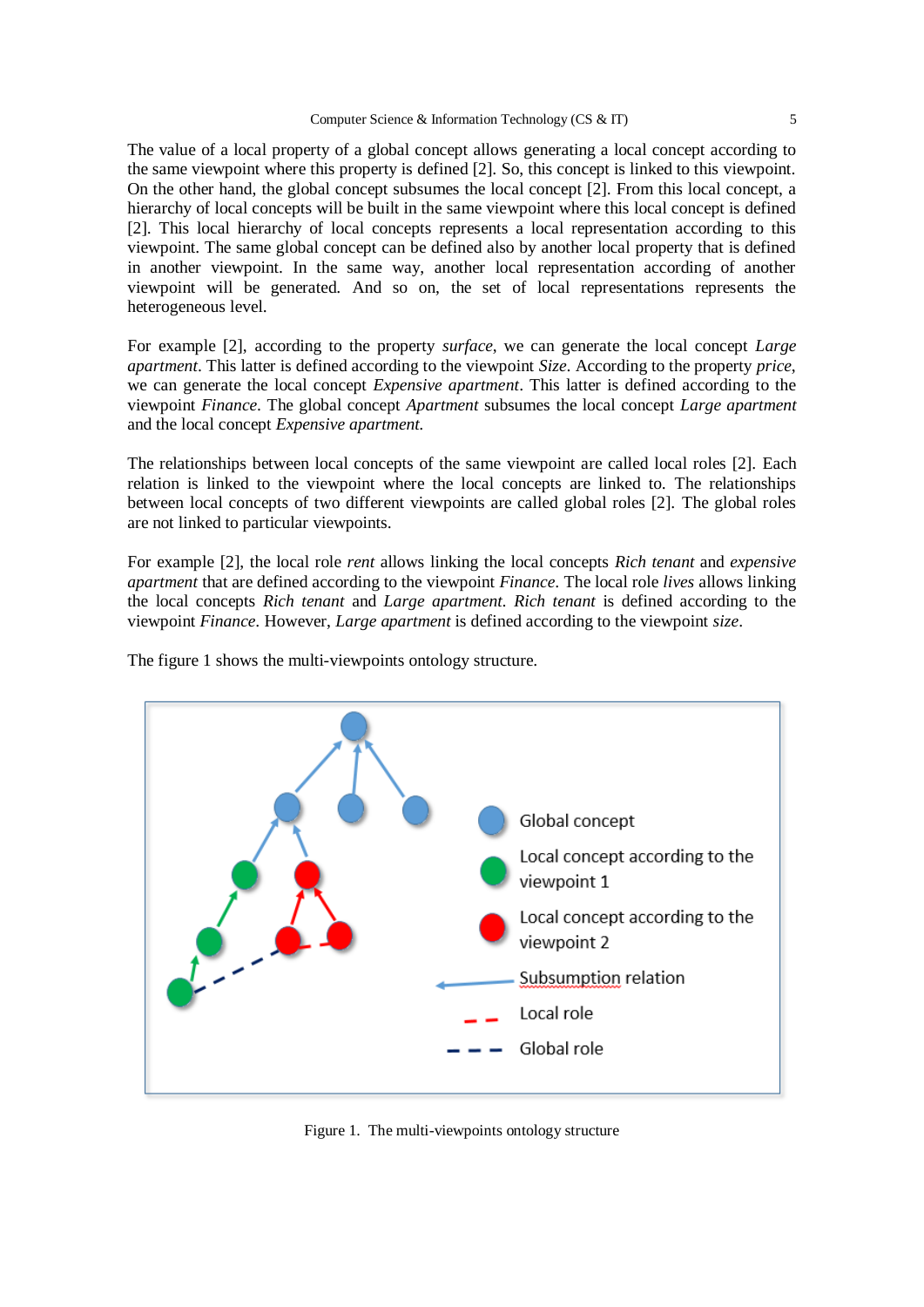The instantiated multi-viewpoints ontology is a multi-viewpoints ontology that contains instances. An individual can be an instance of only one local concept under a particular viewpoint [2]. This individual can be an instance of another local concept in another viewpoint [2]. This individual is an instance of the global concept that subsumes all these local concepts.

The individual *apartment N°1* is an instance of the local concept *Large apartment* under the viewpoint *Size* and the local concept *Expensive apartment* under the viewpoint *Finance.* The individual *apartment N°1* is an instance of the global concept *Apartment.*

An individual, that is an instance of a local concept under a particular viewpoint, is linked to this viewpoint.

An individual, that is an instance of only a global concept, is not linked to particular viewpoints. Therefore, the instantiated multi-viewpoints ontology allows representing knowledge in two levels. The consensual knowledge, which are not linked to viewpoints in the domain, are represented in the consensual level. The knowledge, which are linked to viewpoints, are represented in the heterogeneous level. We resume the descriptions of the components of the instantiated multi-viewpoints ontology in the table 3.

| <b>Element</b>                        | <b>Description</b>                  |
|---------------------------------------|-------------------------------------|
| Global concept                        | Not linked to viewpoints            |
| Global attribute (data type property) | Not linked to viewpoints            |
| Global role (object property)         | Not linked to viewpoints            |
| Global instance                       | Not linked to viewpoints            |
| Local concept                         | Linked to one or several viewpoints |
| Local attribute (data type property)  | Linked to one or several viewpoints |
| Local role (object property)          | Linked to one or several viewpoints |
| Local instance                        | Linked to one or several viewpoints |

Table 3. Components of the instantiated multi-viewpoints ontology

# **3. PROPOSED APPROACH**

The proposed approach aims to convert an RDF document to VP-RDF document. For that, it is composed of two main steps:

#### **3.1. Detection of Viewpoints**

An RDF document is composed of a set of RDF triplets (statements). Each statement is composed of subject, predicate and object. This step aims to detect for each statement and for each its component the viewpoint that is linked to. There are four main cases:

- 1) Subject of the statement is linked to one or several viewpoints.
- 2) Object of the statement is linked to one or several viewpoints.
- 3) Both the subject and the object are linked to one or several viewpoints.
- 4) Predicate of the statement is linked to one or several viewpoints.

The other subcases are the combination between these cases.

In this step, we aim to make predictions: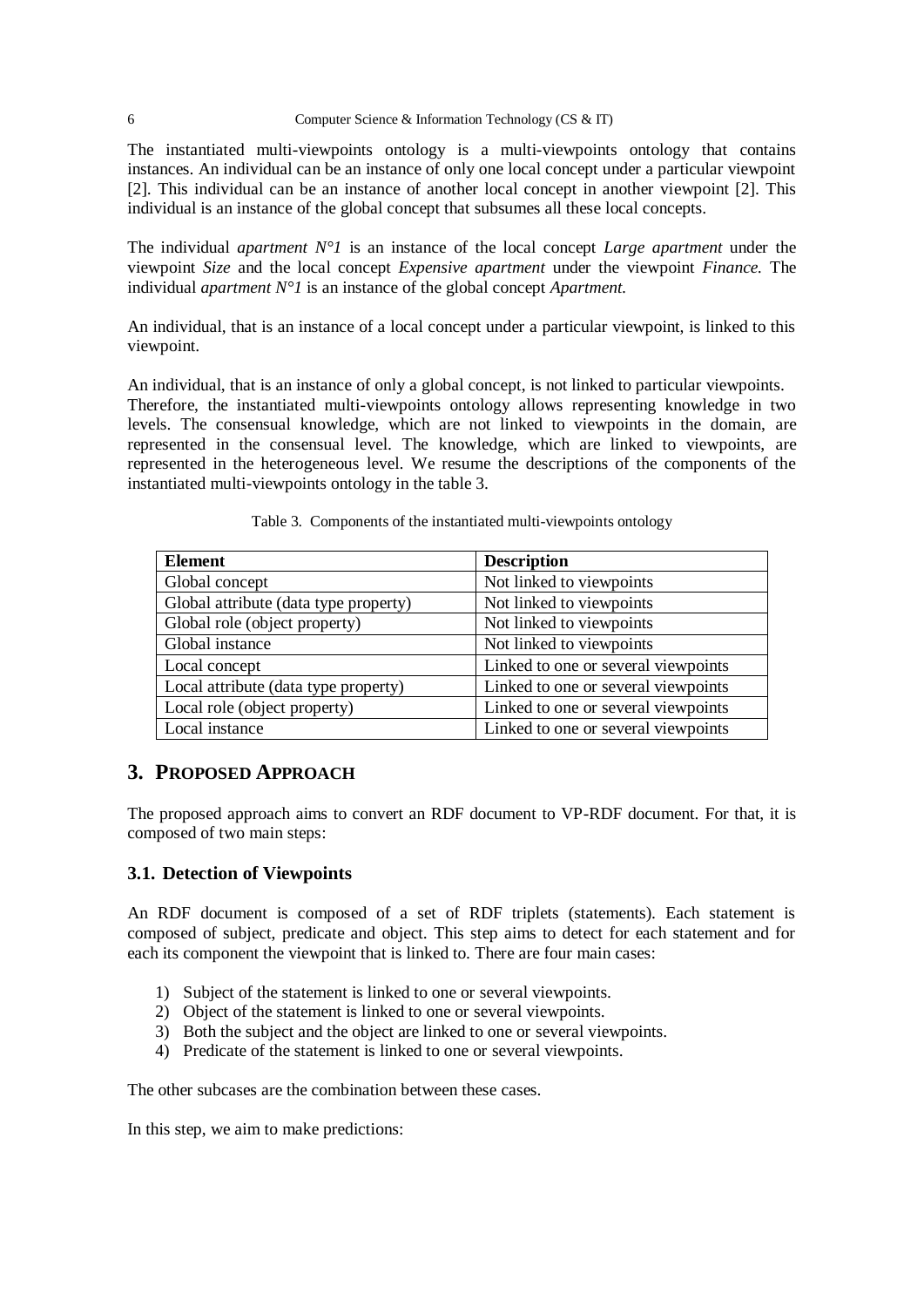- a) which viewpoint that the RDF subject is linked to,
- b) which viewpoint that the RDF object is linked to,
- c) which viewpoint that the RDF predicate is linked to.

To make predictions, it is necessary to exploit a machine learning techniques. The RDF document belongs to a given domain. Thus, we will exploit the instantiated multi-viewpoints ontologies [2] of this domain to extract viewpoints in the domain. Therefore, we create a model that will learn, from various instantiated multi-viewpoints ontologies of the same domains, to link a term to a viewpoint. A term can be a concept or an instance of a concept. This model will learn also to link a relation between terms to a viewpoint. Therefore, we can exploit a machine learning technique that is based on the computing of the frequencies of relations between terms and viewpoints.

After the machine-learning step, the created model is able to predict (detect) the viewpoint that the RDF subject / the RDF object / the RDF predicate is linked to. We choose to use a machine learning technique to detect a viewpoint in order to avoid reasoning on the instantiated multiviewpoints ontologies, each time we want to convert an RDF document to a VP-RDF document. The reasoning on the ontologies takes a considerable amount of time.

Now, the created model will be exploited in the first step in our approach to detect:

- 1) The viewpoint/ the set of viewpoints where the subject of the statement is linked to.
- 2) The viewpoint/ the set of viewpoints where the object of the statement is linked to.
- 3) The viewpoint/ the set of viewpoints where the predicate of the statement is linked to.

For example, in the real estate domain, *Rich\_Tenant* is always linked to the viewpoint *Finance. Large\_Apartment* is linked to the viewpoint *size.* The relation *rent* is linked to the viewpoint *Finance.*

For example, in the education domain, *Professor* is linked to the viewpoint *University\_Education.*

#### **3.2. Creation of VP-RDF Statements**

This step aims to exploit the VP-RDF vocabulary and syntax [1] (see subsection 2.3.) to convert the RDF statement to VP-RDF statement. There are four cases:

1. Subject of the statement is linked to one or several viewpoints: in this case, the RDF statement will be kept and from the subject, one or several VP-RDF statements will be created. For example, the RDF statement (<Rich\_Tenant>,<lives\_in>,<Constantine>) will be converted in VP-RDF in two statements:

(<Rich\_Tenant>,<lives\_in>,<Constantine>) and

(<Rich\_Tenant>,<belong\_to>,<Finance>)).

From the subject 'Rich Tenant', one VP-RDF statement will be created; because 'Rich\_Tenant' is linked to only one viewpoint.

- 2. Object of the statement is linked to one or several viewpoints: in this case, the RDF statement will be kept and from the object, one or several VP-RDF statements will be created.
- 3. Both the subject and the object are linked to one or several viewpoints: in this case, the RDF statement will be kept. From the subject, one or several VP-RDF statements will be created. From the object, one or several VP-RDF statements will be created.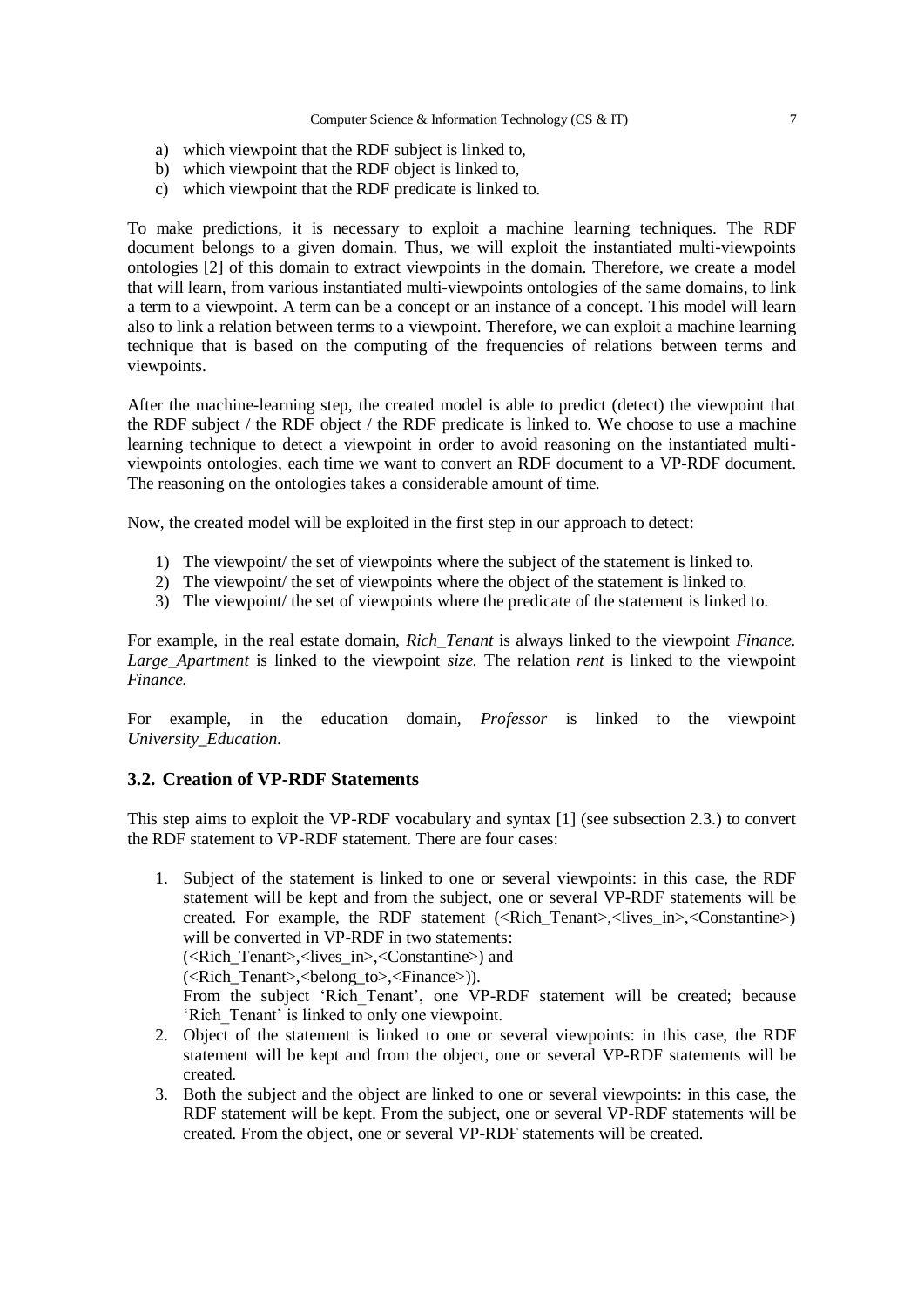4. Predicate of the statement is linked to one or several viewpoints: in this case, first, it is necessary to create a class to represent the predicate. Then, this class will be linked to a viewpoint via a VP-RDF statement. It will be linked also to the object of the RDF statement via a new RDF statement, where this class becomes a subject of the new RDF statement.

The figure 2 shows the creation of the machine-learning model. The figure 3 shows the different steps of the proposed approach with the inputs and outputs.



Figure 2. The creation of the machine-learning model



Figure 3. Schema of the proposed approach

# **4. USE CASES**

In this section, we present an example for each case seen in the previous section. These examples are regrouped in the following table: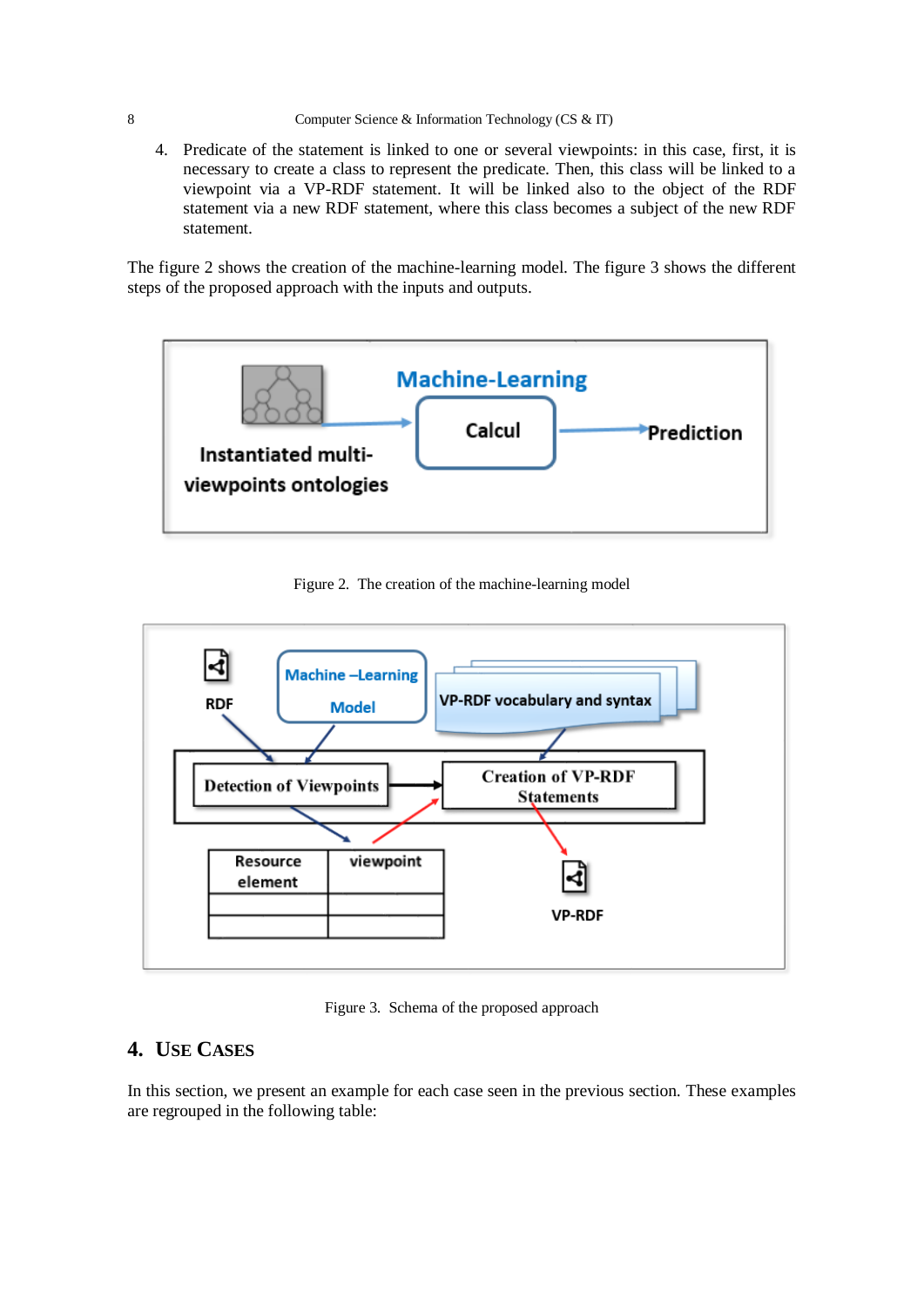| <b>Statement in RDF Document</b>                                                          | <b>Conversion to VP-RDF</b>                                                                                                                                                                                                                                                                                                                                                                                                                                                                                 |
|-------------------------------------------------------------------------------------------|-------------------------------------------------------------------------------------------------------------------------------------------------------------------------------------------------------------------------------------------------------------------------------------------------------------------------------------------------------------------------------------------------------------------------------------------------------------------------------------------------------------|
| ( <rich_tenant>,<lives_in>,<constantine>)</constantine></lives_in></rich_tenant>          | ( <rich_tenant>, <lives_in>, <constantine>)</constantine></lives_in></rich_tenant>                                                                                                                                                                                                                                                                                                                                                                                                                          |
|                                                                                           | $(\langle$ Rich_Tenant >, $\langle$ belong_to>, $\langle$ Finance>)                                                                                                                                                                                                                                                                                                                                                                                                                                         |
|                                                                                           | $(<\text{John}>, <\text{is}>, <\text{Professor}>$                                                                                                                                                                                                                                                                                                                                                                                                                                                           |
| $\langle$<br>John>, <is>, &lt;<math>\langle</math>Professor &gt;)</is>                    | $\langle$ > $\rangle$ $\langle$ $\rangle$ $\langle$ $\rangle$ $\langle$ $\rangle$ $\langle$ $\rangle$ $\langle$ $\rangle$ $\langle$ $\rangle$ $\langle$ $\rangle$ $\langle$ $\rangle$ $\langle$ $\rangle$ $\langle$ $\rangle$ $\langle$ $\rangle$ $\langle$ $\rangle$ $\langle$ $\rangle$ $\langle$ $\rangle$ $\langle$ $\rangle$ $\langle$ $\rangle$ $\langle$ $\rangle$ $\langle$ $\rangle$ $\langle$ $\rangle$ $\langle$ $\rangle$ $\langle$ $\rangle$<br><university_education>)</university_education> |
| ( <rich_tenant>,<lives_in>,<large_apart<br>ment</large_apart<br></lives_in></rich_tenant> | ( <rich_tenant>, <lives_in>,</lives_in></rich_tenant>                                                                                                                                                                                                                                                                                                                                                                                                                                                       |
|                                                                                           | <large_apartment>)</large_apartment>                                                                                                                                                                                                                                                                                                                                                                                                                                                                        |
|                                                                                           | $\langle$ <rich_tenant>, &lt; belong_to&gt;, <finance>)</finance></rich_tenant>                                                                                                                                                                                                                                                                                                                                                                                                                             |
|                                                                                           | ( <large_apartment> <according_to> <size>)</size></according_to></large_apartment>                                                                                                                                                                                                                                                                                                                                                                                                                          |
| $(<\text{John}\rangle$ , $<\text{rent}\rangle$ , $<\text{apartment3}\rangle$ )            | $(<\text{John}\rangle$ , $<\text{rent}\rangle$ , $<\text{apartment3}\rangle$ )                                                                                                                                                                                                                                                                                                                                                                                                                              |
|                                                                                           | $\langle$ < Class_rent >, < rent _value>, < apartment 3>)                                                                                                                                                                                                                                                                                                                                                                                                                                                   |
|                                                                                           | $\langle$ < Class_rent >, < belong_to>, < Finance>)                                                                                                                                                                                                                                                                                                                                                                                                                                                         |

|  | Table 4. Use Cases |
|--|--------------------|
|--|--------------------|

In this table, the statements that are written with red colour represent VP-RDF statements in the VP-RDF language. The black ones represent RDF statements in the VP-RDF language.

# **5. RESULTS AND DISCUSSION**

We have realized an experimental study to evaluate the effect of the exploitation of the VP-RDF documents in the search of responses to the user's requests. We have converted some pre-existed RDF documents to VP-RDF documents. The RDF documents belong to different domains: 150 RDF documents of the real estate domain, 125 RDF documents of the library domain, 175 RDF documents of the education domain and 1200 RDF documents of the medical domain.

We asked 200 users to make a request for each these domains according to their interests (viewpoints). We exploited the VP-RDF documents to give responses to the user's requests. We asked the same users to evaluate these responses if are relevant to their interests. Finally, we calculated the percentage of the number of responses that are relevant to the user's interest. The results are regrouped into the table 5:

| Domain      | <b>Percentage of the Relevant Responses</b> |
|-------------|---------------------------------------------|
| Real estate | 98.1%                                       |
| Library     | 98.3%                                       |
| Education   | 98%                                         |
| Medical     | 94.4%                                       |

Table 5. Results of the study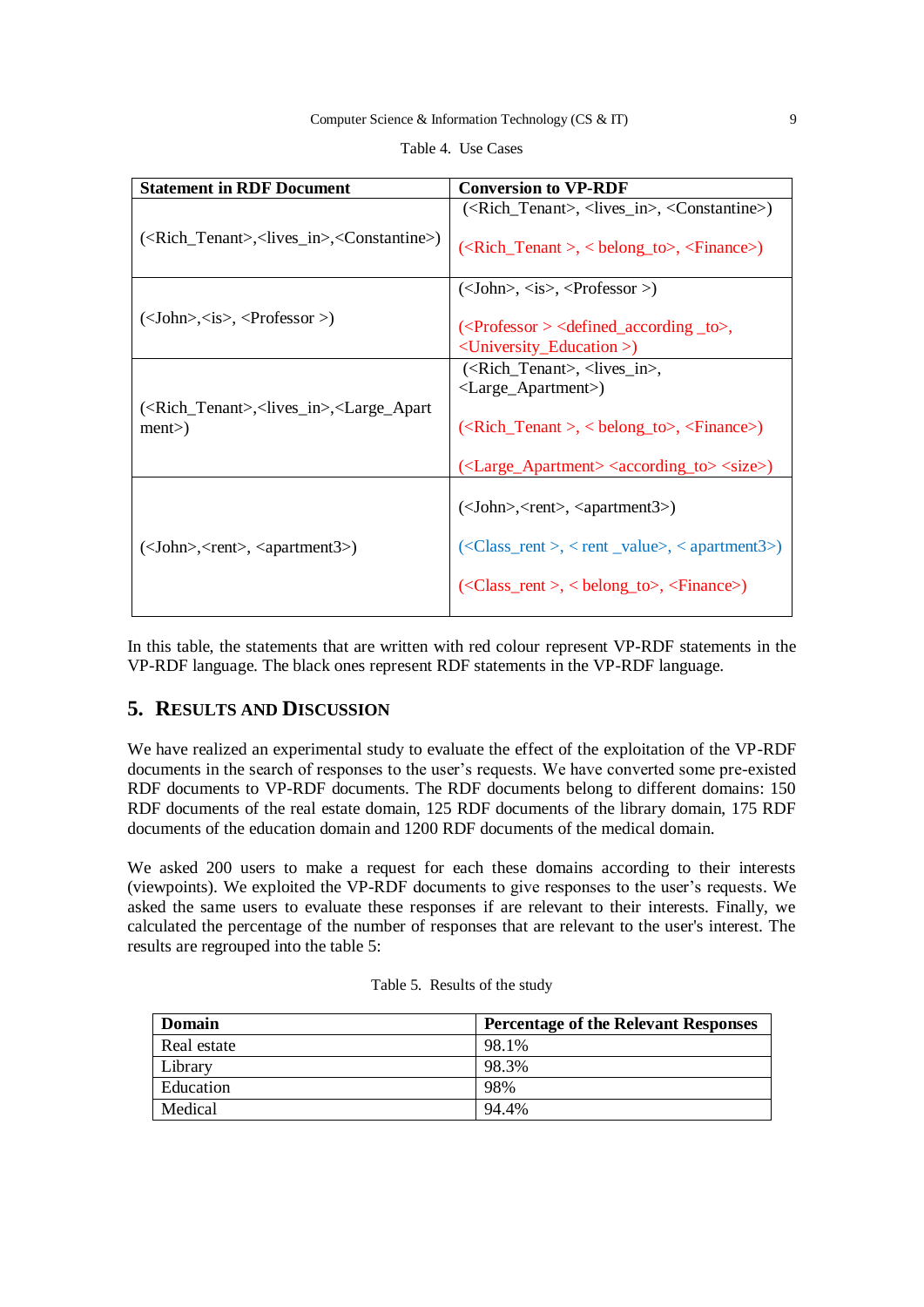We find that all the percentages are high in all the domains. This is because the relationships between viewpoints and resources are explicitly represented in the VP-RDF documents.

For example, in the real estate domain, a user wants to know all the existing properties of an apartment that describe its size [1].

In VP-RDF, the properties (e.g., height, *surface*, the number of rooms, etc.) are linked directly (explicitly) to the viewpoint size [1]. The answer shows the values of height, *surface*, the number of rooms, etc. So, the answer will be found directly without reasoning. However, in the RDF, the properties (e.g., height, *surface*, the number of rooms, etc.) are not linked to the viewpoint size. The answer shows the values of the all properties of the apartment. In order to improve the answer, it is necessary to exploit a reasoning tool to select only the values of the properties: height, *surface*, the number of rooms, etc. However, the reasoning can give the results that are not accurate. For example, the answer can be the value of the properties: *height* and *surface.*  However, *number of rooms* will not be mentioned. Therefore, with classic RDF, the answer can be incomplete or more than the user's needs. In the last case, the user should select the relevant answer manually.

With VP-RDF, the answer will be completely relevant exactly to the user's needs. Therefore, the user does not need to select the relevant answer manually.

# **6. CONCLUSIONS**

We have proposed an approach that allows converting RDF document to VP-RDF document. This latter allows introducing explicitly the viewpoint in the description of the resources and their relationships [1]. This description helps search engines to give responses that are relevant to the user's interest (viewpoint) with high rate and the user does not need to select the relevant answer manually. The machine learning mechanism is exploited to detect viewpoints basing on the instantiated multi-viewpoints ontology.

The accuracy of the proposed method depends on the accuracy of the detection of the viewpoints in a given domain. It depends also on the accuracy of the predictions about the relation between resources and viewpoints. Therefore, the amount and the quality of the data exploited in the machine learning affect the accuracy of the proposed approach.

The imprecision and the uncertainty can be coupled with the viewpoints in the resource description. For example, in the finance viewpoint, someone describes an apartment as cheap apartment and another one describes it as expensive apartment. This case, the two persons share the same viewpoint (Finance). In addition to this, the descriptions are related to the fuzzy notion too. As future work, we plan to couple the viewpoint with the fuzzy in the description of resources.

#### **REFERENCES**

- [1] O. Djama, (2021) "VP-RDF: an RDF based framework to introduce the viewpoint in the description of resources," *Applied Computer Systems*, Vol. 26, No. 1, pp. 44–53. https://doi.org/10.2478/acss-2021-0006
- [2] O. Djama & Z. Boufaida, (2020) "Instantiation of the multi-viewpoints ontology from a resource," *International Journal of Computers and Applications*, pp. 1–12. https://doi.org/10.1080/1206212X.2020.1711615
- [3] M. Minsky, (1975) "A framework for representing knowledge," *in The Psychology of Computer Vision*, P. H. Winston, Ed. New York : McGraw-Hill, pp. 211–217.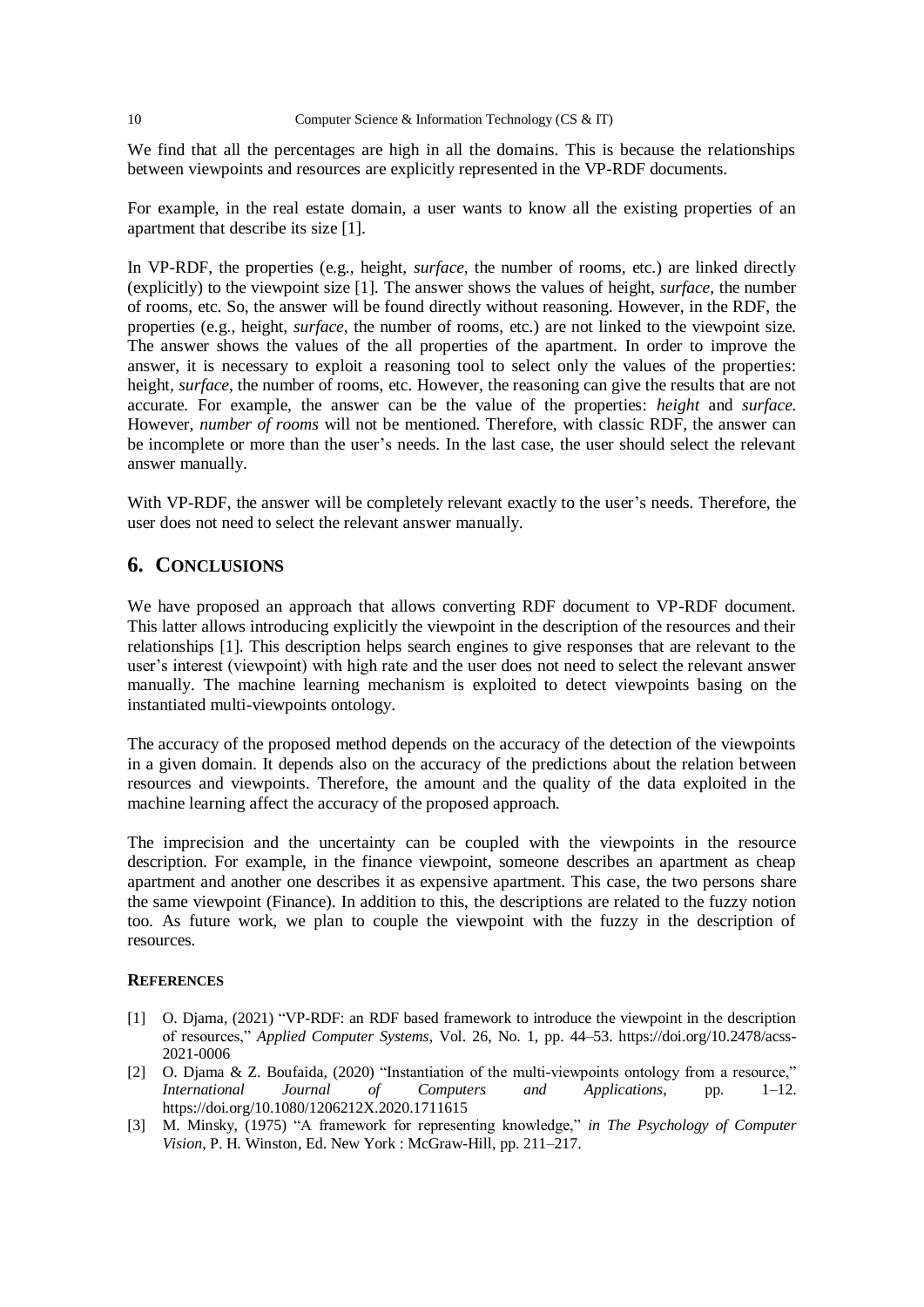- [4] O. Marino, (1993) "Raisonnement classificatoire dans une représentation à objets multi-points de vue," PhD thesis, University of Joseph Fourier, Grenoble, France.
- [5] L. T. Bach, (2006) "Construction d'un web sémantique multi-points de vue," Ph.D. thesis, Mines ParisTech (école des Mines de Paris), Sophia Antipolis, France.
- [6] G. Falquet & C. L. Mottaz, (2001) "Navigation hypertexte dans une ontologie multi-points de vue," presented at the conference NîmesTIC'2001, Nîmes, France.
- [7] M. Zhitomirsky-Geffet, E. S. Erez & B.I. Judit (2017) "Toward multiviewpoint ontology construction by collaboration of nonéexperts and crowdsourcing: the case of the effect of diet on health," *Journal of the Association for Information Science and Technology*, Vol. 68, No. 3, pp. 681–694. https://doi.org/10.1002/asi.23686
- [8] M. Hemam, (2018) "An extension of the ontology web language with multi-viewpoints and probabilistic reasoning," *International Journal of Advanced Intelligence Paradigms*, Vol. 10, No. 3, pp. 247–265. https://doi.org/10.1504/IJAIP.2018.090789
- [9] M. Hemam, M. Djezzar & Z. Boufaida, (2017) "Multi-viewpoints ontological representation of composite concepts: A description logics-based approach," *International Journal of Intelligent Information and Database Systems*, Vol. 10, No.1/2, pp. 51–68. <https://doi.org/10.1504/IJIIDS.2017.086193>
- [10] J. Kingston, (2008) "Multi-Perspective Ontologies: Resolving Common Ontology Development Problems," *Expert Systems with Applications*, Vol. 34, No. 1, pp. 541–550. <https://doi.org/10.1016/j.eswa.2006.09.040>
- [11] E. Zemmouri, H. Behja, A. Marzak & B. Trousse, (2014) "Ontology-Based Knowledge Model for Multi-View KDD Process," *International Journal of Mobile Computing and Multimedia Communications*, Vol. 4, No. 3, pp. 21–33[. https://doi.org/10.4018/jmcmc.2012070102](https://doi.org/10.4018/jmcmc.2012070102)
- [12] M. Djezzar & Z. Boufaida, (2015) "Ontological classification of individuals: a multi-viewpoints approach," *International Journal of Reasoning-based Intelligent Systems*, Vol. 7, No. 3/4, pp. 276– 285. https://doi.org/10.1504/IJRIS.2015.072954
- [13] L. Djakhdjakha, M. Hemam & Z. Boufaida, (2014) "Towards a representation for multi-viewpoints ontology alignments," *International Journal of Metadata, Semantics and Ontologies*, Vol. 9, No. 2, pp. 91–102. https://doi.org/10.1504/IJMSO.2014.060324
- [14] O. Djama & Z. Boufaida, (2013) "Multi-viewpoints semantic annotation of XML documents," *in Proceedings of the World Congress on Engineering 2013, International Association of Engineers: 2013*, S. I. Ao, L. Gelman, D. W. L. Hukins, A. Hunter and A. M. Korsunsky, Eds. London (U.K): Newswood Limited, pp. 390–394.
- [15] O. Djama (2020) "Annotation sémantique Multi-Points de Vue (MPV) de ressources et leur exploitation à travers un langage basé RDF," Ph.D. thesis, University of Abdelhamid Mehri-Constantine 2, Constantine, Algeria.
- [16] A. Martin, S. Emmenegger, K. Hinkelmann & B. Thonssen, (2017) "A Viewpoint-Based Case-Based Reasoning Approach Utilising an Enterprise Architecture Ontology for Experience Management," *Enterprise Information Systems*, Vol. 11, No. 4, pp. 551–575. https://doi.org/10.1080/17517575.2016.1161239
- [17] S. Gorshkov, S. Kralin & M. Miroshnichenko, (2016) "Multi-Viewpoint Ontologies for Decision-Making Support*," in Knowledge Engineering and Semantic Web. KESW 2016. Communications in Computer and Information Science*, A. C. Ngonga Ngomo and P. Kremen, Eds. Suisse (Switzerland): Springer-Cham, pp. 3–17. https://doi.org/10.1007/978-3-319-45880-9\_1
- [18] F. Trichet, X. Aimé & C. Thovex, (2010) "OSIRIS: Ontology-Based System for Semantic Information Retrieval and Indexation Dedicated to Community and Open Web Spaces," *in Hershey Handbook of Research in Culturally-Aware Information Technology: Perspectives and Models*, E. G. Blanchard and D. Allard, Eds. PA: Information Science Publishing, pp. 465–483. https://doi.org/10.4018/978-1-61520-883-8.ch021
- [19] A. Analyti, C. V. Damasio & I. Pachoulakis, (2015) "Nested Contextualised Views in the Web of Data," *International Journal of Web Engineering and Technology*, Vol. 10, No. 1, pp. 31–64. https://doi.org/10.1504/IJWET.2015.069360
- [20] H. Cherfi, O. Corby, C. Faron-Zucker, K. Khelif & M. T.Nguyen, (2008) "Semantic Annotation of Texts with RDF Graph Contexts," presented at Conceptual Structures: Knowledge Visualization and Reasoning. International Conference on Conceptual Structures (ICCS'08), CEUR-WS, Toulouse, France.